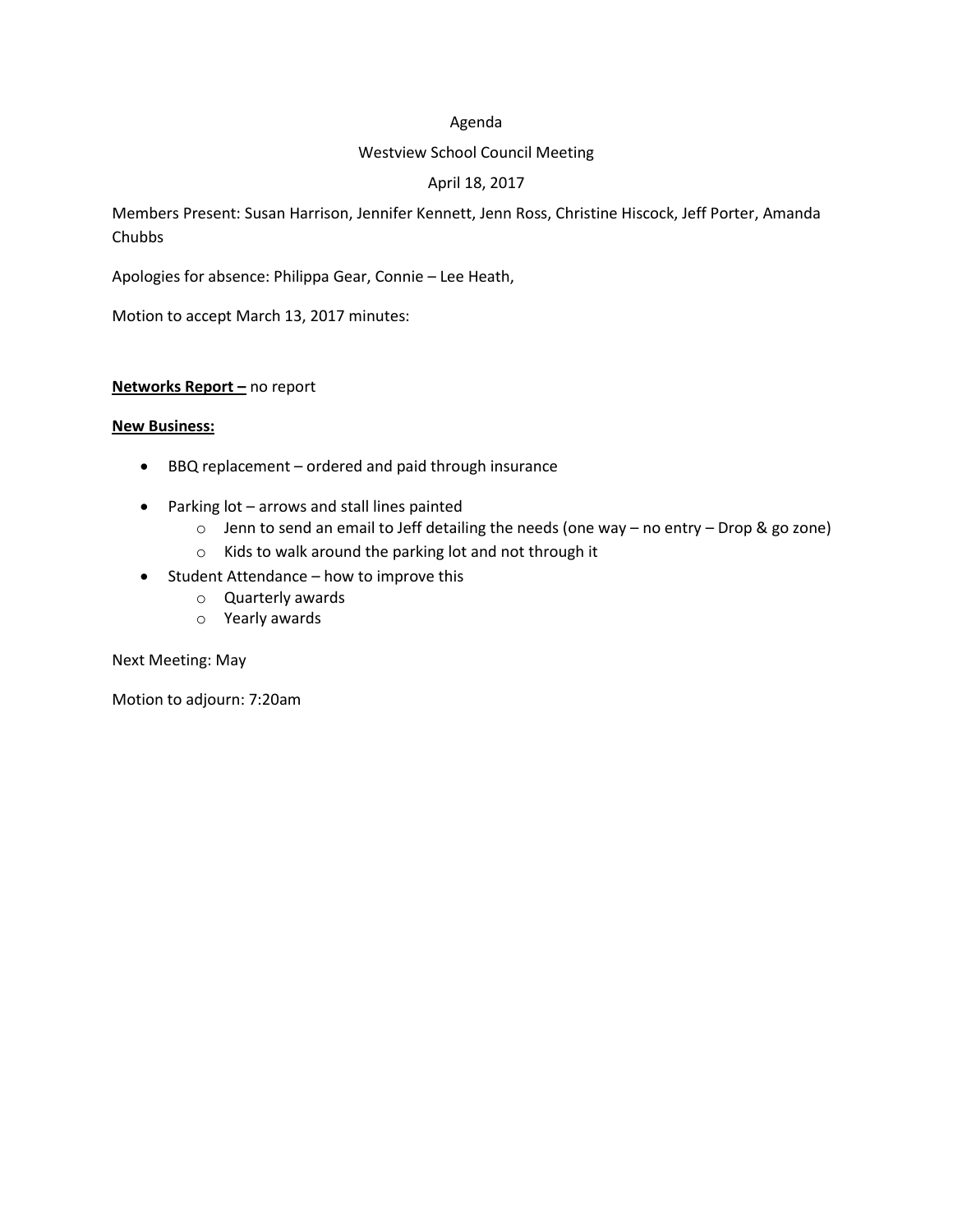# Agenda Westview School Parents Association Meeting April 18<sup>th</sup>, 2017

#### **Motion to accept March 13, 2017 minutes:**

#### **Treasurers Report**

Playground: \$26 455.19 Casino: \$60 007.74 Regular: \$6 238.78

## **Requests for Funding**

Requestor: Dawn Sudom

- $\bullet$  Butterflies 2 class sets, to be shared with 4 classes 4 habitats
- To be used for science life cycles
	- Cost: 75.00 X 2 = 150.00 34.00 X 4 = 136.00 25.00 shipping 311.00 15.55 GST **\$326.55 TOTAL**

Motion: Jennifer Kennett Second: Susan Harrison Passed

## **Breakfast Program**

o Addition funding from Rotary - \$3000

## **Hot Lunch –**

- BBQ lunch **May 3rd**
	- $\circ$  11:00 11:40 Div 1
	- $O$  11:40 12:20 Div 2
	- o Parents invited forms sent home next week
	- o Invite firehall #3
	- o Connie to set up signup genius (~12-16 volunteers)
		- 2 cooking
		- 4-6 prepping
		- **4** serving
	- o Susan making list for supplies (burgers & salad)
	- o \$3.00 for lunch (burger, salad & water)
- Darson Catering sandwiches, sheppards pie, mac & cheese, chicken fingers, chicken fried rice,

## **New Business**

- **•** Fundraising
	- Flower fundraiser ends **April 28th**
		- o Rhonda to send out a reminder
	- Playground account what are we doing wit hit?
		- **EXTERN** Jennifer Kennett to get a contact with the city
		- Drainage is awful safety concerns